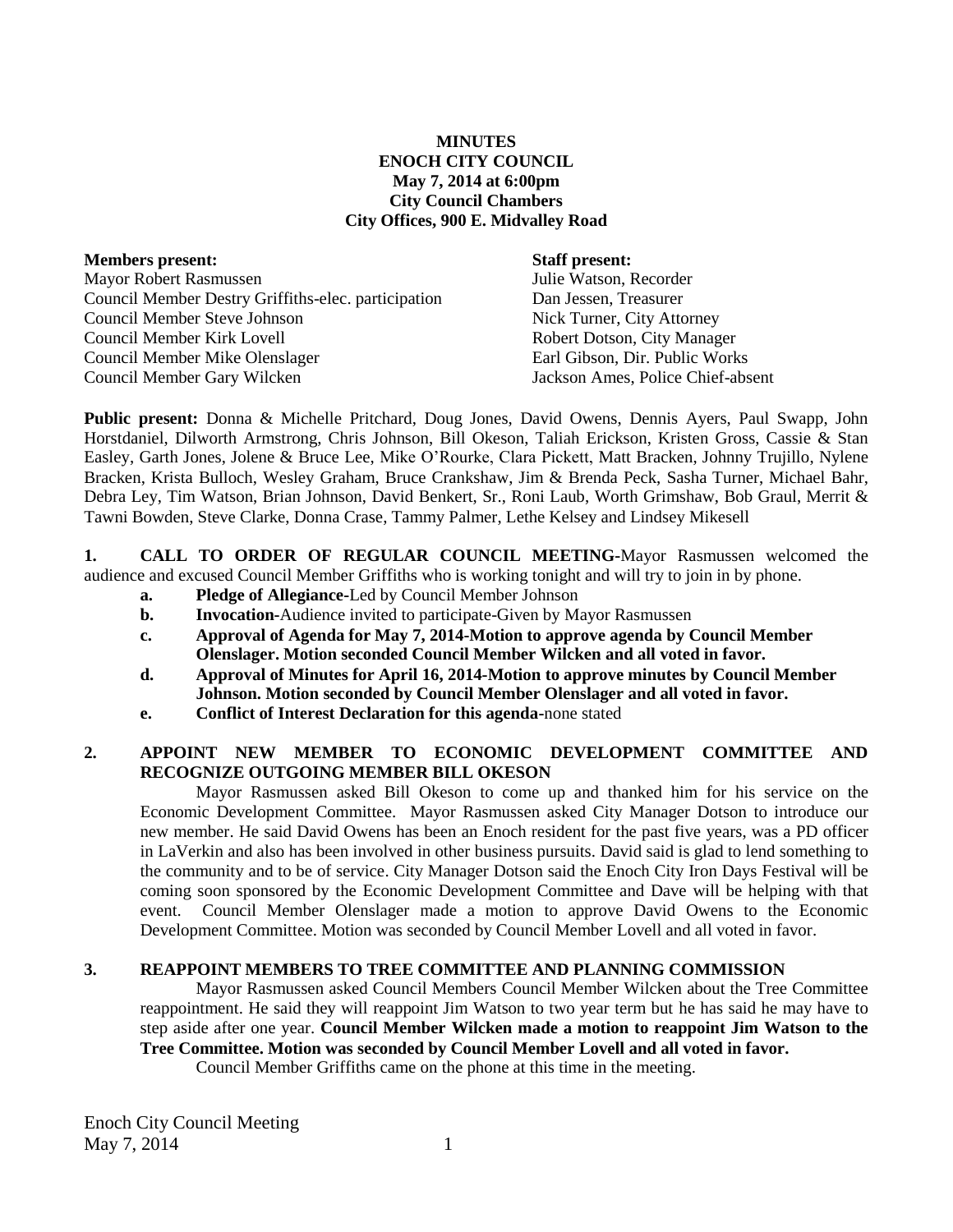Council Member Olenslager said John Horstdaniel has served on the Planning Commission for several years and is willing to continue for another term. **He made a motion to reappointed John Horstdaniel to the Planning Commission. Motion seconded by Council Member Johnson and all voted in favor.** 

# **4. CONSIDER 2014-2015 TENTATIVE BUDGET**

Mayor Rasmussen said in the last meeting we talked about where we are headed with the budget. He clarified this is not the final draft and a public hearing will be held. Dan has prepared an alternative budget which was emailed to the Council showing some recommendations for cuts as discussed in the last meeting. The other version is the one known as the Mayor's budget presented to the Council on April  $2<sup>nd</sup>$ . Assistant City Attorney Nick Turner said State law requires we have the official "tentative budget" in front of the Council for approval in May as part of the required process. Tonight the agenda does not read that way so at the next meeting in May there has to be a formal agenda item to adopt the" tentative budget" and set the public hearing date. In a meeting before June  $22<sup>nd</sup>$  the budget has to be adopted per State law. In other words we can't have two versions of the budget in play. One version has to be adopted at the next meeting.

Mayor Rasmussen said as there are two budgets on the table now and he would like to propose that we go forward with the "Mayor's budget" as it is now known. Instead of going through the "Truth in Taxation" process for the smaller tax increase he proposes we would move funds from savings to cover the shortfall for this year. We would adopt the budget and then see how the vote on the referendum goes in November. It does not make sense to gut services when we don't know how the public will vote. It was reiterated that the budget is not written in stone and can be reopened for adjustments later in the year. Also if the tax increase is approved the funds would not come to the City until 2016 and we have to have the 2014-2015 budget by June  $22<sup>nd</sup>$ . That budget is not affected either way. Dan said he wants to note many of the large expenses that are weighing in the balance whether to be cut or kept won't even occur before November. For instance the library is one of those things. That bill is not due until June 2015. When we talk about pulling from savings we have to state that in the budget and the budget can be opened and changed by the Council if need arises. That is the same with drainage. If it is left in the budget it still depends on when staff does the work and spends the funds referring to the \$60,000 that has been discussed for cutting. Assistant City Attorney Nick Turner clarified saying by adopting a "tentative budget" it puts the public on notice that this is what the Council is considering for adoption as the final budget. Once they get feedback from the public it may be different but by June  $22<sup>nd</sup>$  the final budget must be adopted.Dan clarified a few more items in the alternate budget adding it has to be noted that many things being cut in that budget also have a revenue side that is affected. Mayor Rasmussen asked for discussion and each Council Member stated their main points as follows:

Council Member Johnson said there are things in the Mayor's budget that are not the proper role of government and he will not vote for a tax increase to support them. People think things are being taken away from them but he is trying to give back freedom. If the people want an event such as  $4<sup>th</sup>$  of July or the Easter Egg Hunt they can do it themselves. City government should not spend money for entertainment. He supports the alternative budget with all of the cuts.

Council Member Wilcken expressed concerns about the bad feeling that has developed within the City asking how we mend if every time we have an election people continue to gripe and complain. He has some dear friends who have different opinions but that does not lessen the validity of his opinion or make him ignorant or stupid. He believes a legitimate amount of folks don't want government to grow and he was elected to do that and now they are being criticized for not changing their minds. He is in favor of the alternative budget and win or lose, he wants Enoch to heal but it won't if all of this dissent keeps on undercutting the character of those who serve. He said the public needs to understand we could have a change in our fee schedule to fund things that need to be done and maybe we need to talk about that more. He is not in favor of closing animal control or the PD but for reducing it.

Council Member Lovell said he is not in support of the alternative budget because it cuts one PD officer. He would rather the response time be exceptional as they serve 6000 residents now. The dollars

Enoch City Council Meeting May 7, 2014 2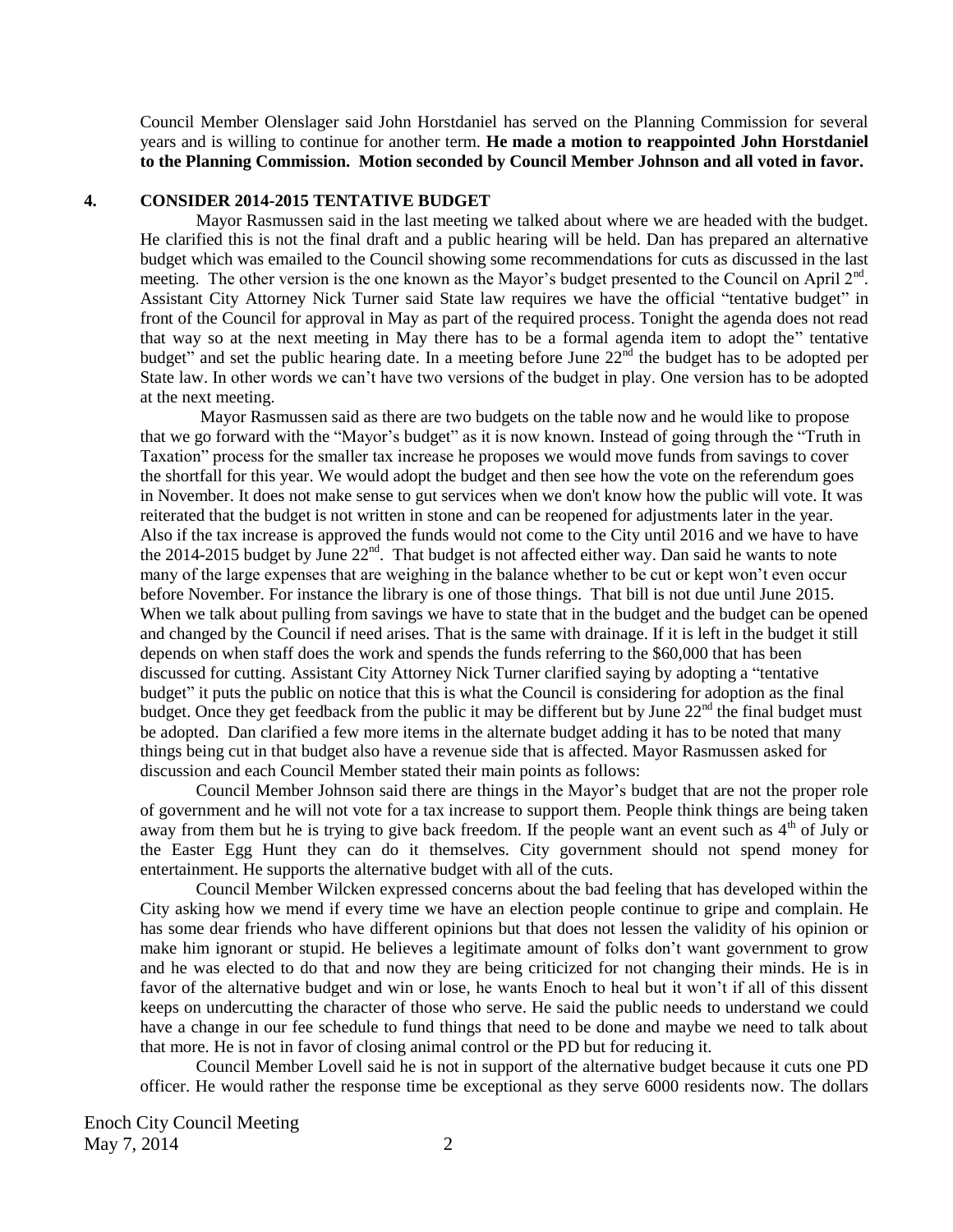saved don't reflect the trade off to the citizens and he would rather his tax money go for quality. He said he has no problem with some cuts and has been a proponent of some cuts but not the PD. He said he would like to wait for the election and cover the shortfall with savings for the current budget. He would rather not cut the library so he supports the Mayor's budget.

Council Member Griffiths said via cellphone that because we all shop in Cedar City we have the opportunity to draw on their resources such as the library. Even if the tax passes the problem is still there and we will be in the same bind again later if we don't cut. As a citizen he is against the tax increase and feels we can get by with less. He does not want to leave the next generation with higher taxes. We inherited a shortfall and we have to figure out how to fix it. He understands the issues with the PD and is not in favor of cutting an officer. He would be OK with covering the shortfall with savings for this budget year so we can allow for the vote to take place. We were a community before we had many of the extras we have now and we will be a community if cuts take place. He is concerned about the contention adding there are no personal agendas and those who were elected are in it for the right reasons.

Council Member Olenslager said he hopes to see this Council be willing to put off cuts until after the vote. Previous Councils have been conservative and set aside money for hard times and we all benefited however the savings will run out if we don't do something to increase the revenue stream. There is no more" fat" to cut. This is no longer a community of 700 people. We have over 6000 people now and we only provide the basic things. Property values and inflation have outpaced our tax/revenue gathering ability and it is all relative. He does not see that any future Council would waste any money if a tax increase was passed. There are far more costs involved if personnel are let go and infrastructure deteriorates not to mention morale suffering. Nothing has been done in secret and we have held more meetings than the law requires. Knowing there would be resistance, the past Council got this on the table before it became dire. He ran for office because he wanted to serve and had the time and resources to do so and that is his only reason for being on the Council.

There was more discussion of specific items and contractual obligations such as we have with the State and County on the library. City Manager Dotson said he spoke with Chief Ames and his budget has been discussed extensively. It was noted Chief Ames was not in attendance tonight due to a family medical emergency. He has made all of the cuts to the PD budget that can be made. If you cut an officer you cut service by 20% in every way.

Assistant City Attorney Nick Turner said again there can't be two budgets on the table per State statute. They are putting the budget officer in a tough position by asking him to prepare two budgets because he has to file one budget with the City Council per law. There is a process and the tentative budget, if adopted, can be amended. Dan said he is hearing three Council Members want to wait on major cuts until after the vote and that the official tentative budget will be the one known as the Mayor's budget.

Mayor Rasmussen said we are a very small government as is adding he and the Council are as frugal and conservative as anyone. He is not asking for the money for any other reason but to keep things going that are important and what we have built over years of needed and positive improvements. He said that is the direction we will go tonight. This is not a vote. We will decide in two weeks and set the public hearing adding the budget can always be amended.

# **5. PUBLIC COMMENTS**

Mayor Rasmussen invited the public to comment saying please keep comments to two minutes each and be civil.

Matt Bracken said when he first heard about the 113% tax increase bells went off. He thought a gradual tax increase would have been better. His concern is for the PD and he agrees with what Council Member Lovell said about keeping the force intact. He said he has a son with mental health issues who threatened violence one night and the PD responded immediately. A year later the officer who responded asked how his son was doing. He loves the community involvement our PD has with residents. If we take the police presence out crime goes up and he does not want to see an officer cut. He suggested the City present to residents what proposed cuts would save each household on average so they are dealing with more

Enoch City Council Meeting May  $7, 2014$  3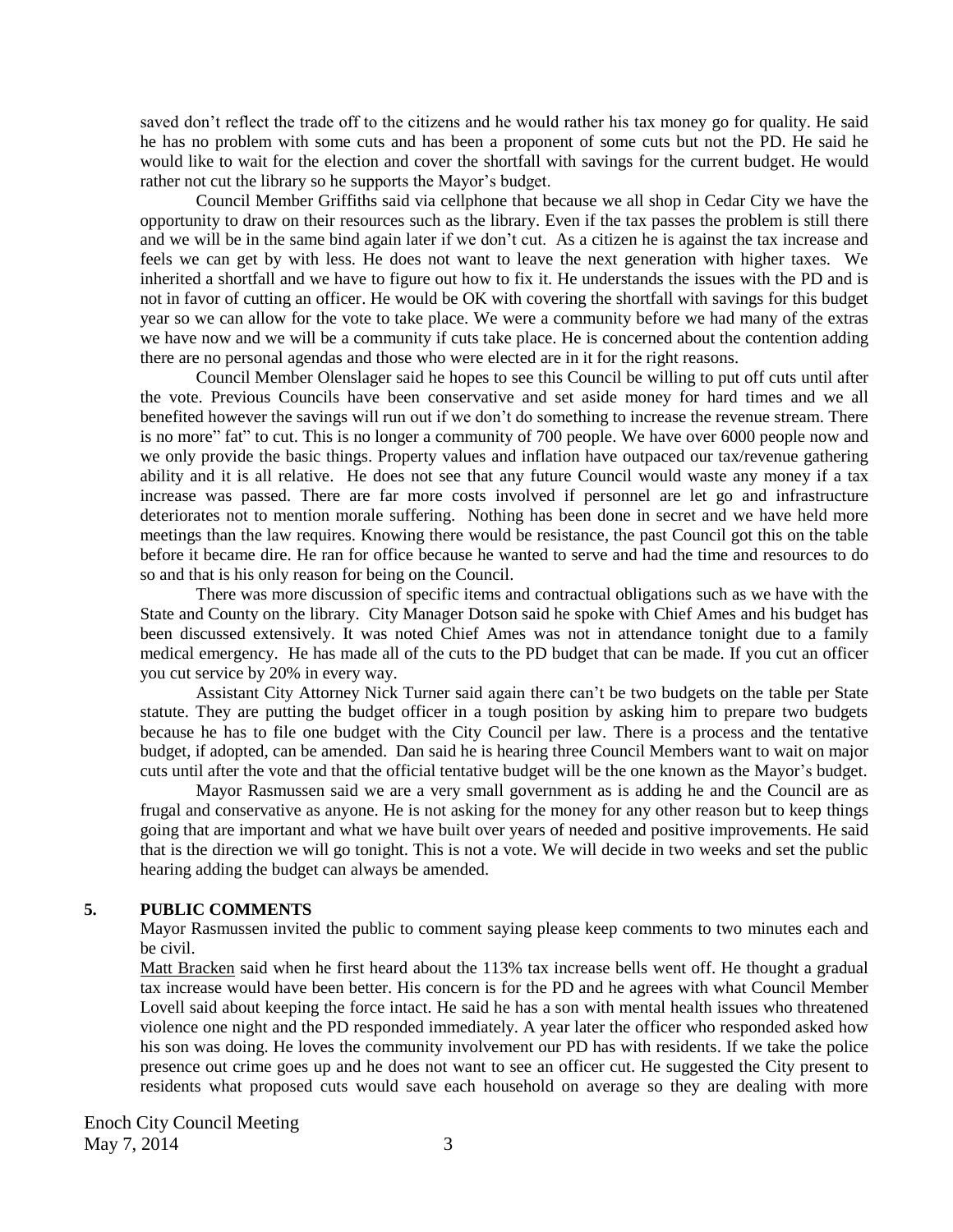realistic numbers and not scary numbers like 113% tax increase. What would it save the average household if the library is cut? Presenting it as pros and cons would make more sense.

Lindsey Mikesell said she has commented before and was attacked by the public for saying what she thought. She said she wants the Council to consider the children in these budget decisions. She has concerns for the children of our PD officers and what they would lose if their fathers lost their job. If you take away the library it affects the children and it is not fair to take away from kids who can't vote.

Paul Swapp said he sent an email to the Council Members saying this is not the place for politics. No matter what party or beliefs you have this is a non-partisan municipality and politics and idealism should not be in it. He said his question is about the open burn between April  $15<sup>th</sup>$  to May  $15<sup>th</sup>$  and the newsletter saying we are under EPA rules. He said the EPA does allow for more burn times if the clearing index allows and why don't we follow that rule. Enoch has no ordinance about burning although Cedar City does. Where do we get the EPA regulations that prohibit other burn times? *City Manager Dotson said we are regulated by the Cedar City Fire Department because we contract with them for fire protection and they make the open burn rules. They say we can burn from April 15th to May 15th because they have to respond to our fires.* Paul suggested we should make our own ordinance about that. *Assistant City Attorney Nick Turner said this could be an agenda item at a later date. The Council cannot discuss it now because it is not on the agenda.*

Johnny Trujillo said he has spoken to all of the Council Members about budget issues and wanted to make the analogy to marriage. There is always conflict. He has owned a business and built a big house and lost everything. Cuts needed to be made in business and he had to fire employees and stop paying himself. It was hard to do but they persevered and brought their business back up. He can live with whatever is decided and advised that items being discussed for cuts should be identified as being "wants" or " needs". He said we voted for you and whatever you come up with we will accept it. This is the best community around and he moved here for that.

Roni Laub she has one question. If the library is cut does the Bookmobile go away? *Yes, Mayor Rasmussen said. It would go away. We provided the repository for the Bookmobile and they would have to pull out if they lost funding from us.* She expressed concern for the "poor class" who would lose access to books and that should be considered. She expressed concerns that rumors are being spread that the PD will retaliate by slower response times if an officer is cut. It is inappropriate to say this in a City Council meeting and hearing that talk spread is incredibly upsetting.

Lethe Kelsey said she also would like to see the costs of the items being discussed for cuts broken down into what it would cost or save each household to have that service. All we see is the 113% and that number scares people. If the library payment is not due now let the public have a say in the vote. Same with the fireworks where the City gets donations to match. There is nothing wrong with keeping community "wants" that perhaps are not "needs". It builds community. She also said she defends the PD officers saying she knows they are upstanding honest people who would never behave in a retaliatory way. Some are looking for other jobs because of this insecurity and we are pushing them away. If they leave we will only get those desperate for jobs that don't care about Enoch. She worked on an ambulance crew and she always knew an Enoch officer would be there to secure the scene for them even in the middle of the night.

**6. CORRESPONDENCE-**Mayor Rasmussen said he received a huge folder of letters of support for the library from school children.

# **7. COUNCIL/STAFF REPORTS**

Council Member Olenslager did not have the PD report for tonight and will combine stats at the next meeting.

Council Member Lovell said he still needs volunteers for the  $4<sup>th</sup>$  race. The Economic Development Committee is sponsoring the Business Expo on Saturday May  $17<sup>th</sup>$  at Enoch Elementary 10:00am to 2:00pm.

Enoch City Council Meeting May  $7, 2014$  4